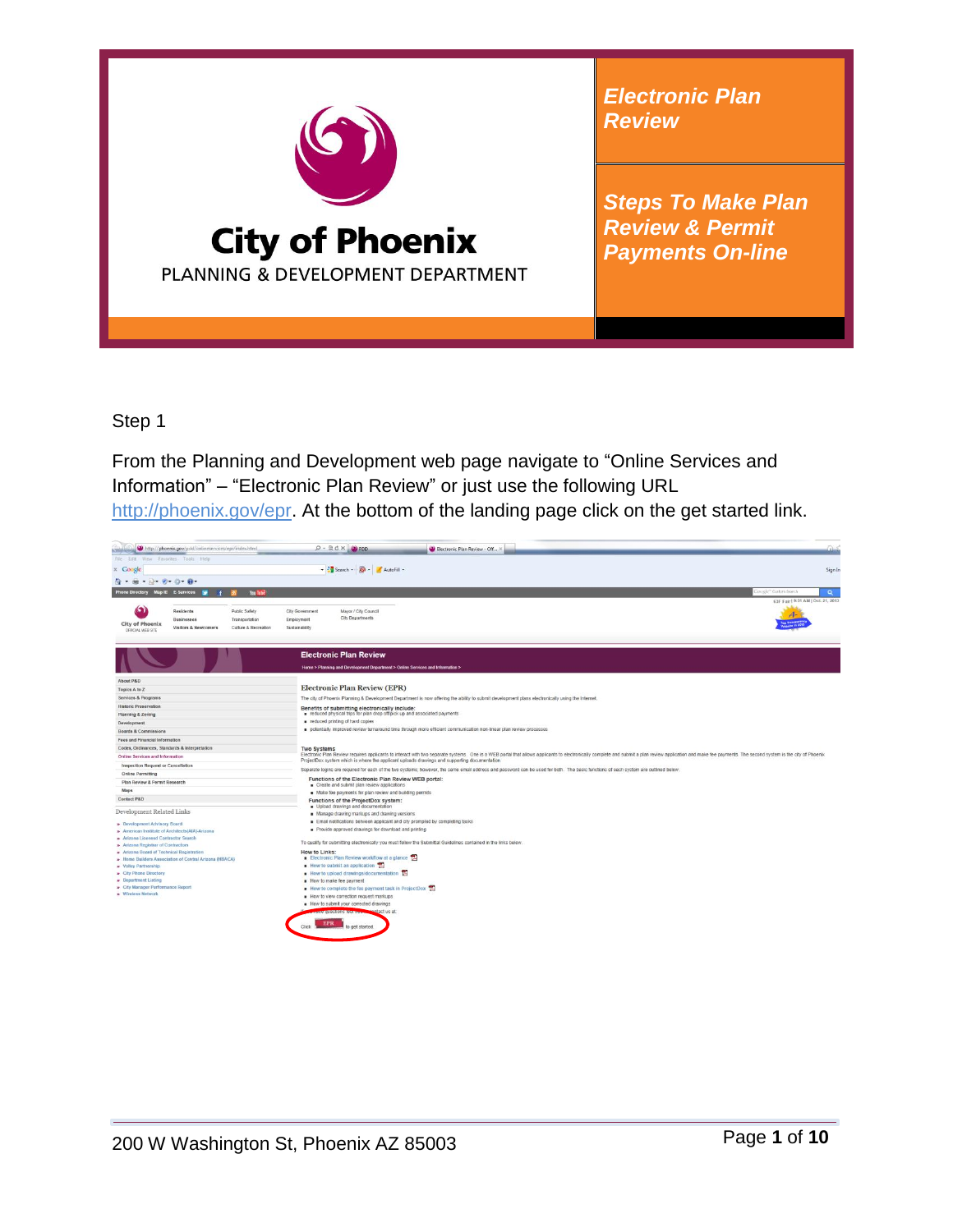

*Steps To Make Plan Review & Permit Payments On-line*

Step 2

Click on the "Online Payments" link to prompt the log on screen.

| https://apps-secure.phoenix.gov/PDD/EPR                                                   |                                                                                 | $\rho - \triangle C \times \square$ PDD                                                                                                                                                             | D Electronic Plan Review - Offici 2 P&D Online - EPR (Beta) | $\times$                                                                                                                                                                          |  |
|-------------------------------------------------------------------------------------------|---------------------------------------------------------------------------------|-----------------------------------------------------------------------------------------------------------------------------------------------------------------------------------------------------|-------------------------------------------------------------|-----------------------------------------------------------------------------------------------------------------------------------------------------------------------------------|--|
| File Edit View Favorites Tools Help                                                       |                                                                                 |                                                                                                                                                                                                     |                                                             |                                                                                                                                                                                   |  |
| $\times$ Google                                                                           |                                                                                 | ▼ Search ▼ - AutoFill ▼                                                                                                                                                                             |                                                             |                                                                                                                                                                                   |  |
| $\mathbf{A}$ + $\mathbf{B}$ + $\mathbf{D}$ + $\mathbf{B}$ + $\mathbf{D}$ + $\mathbf{D}$ + |                                                                                 |                                                                                                                                                                                                     |                                                             |                                                                                                                                                                                   |  |
| P&D Online Home Page Search Permit Inspections                                            | Online Payments                                                                 |                                                                                                                                                                                                     |                                                             |                                                                                                                                                                                   |  |
| $\bullet$<br>OFFICIAL WEB SITE OF THE<br><b>City of Phoenix</b>                           | <b>Electronic Plan Review</b>                                                   |                                                                                                                                                                                                     |                                                             |                                                                                                                                                                                   |  |
|                                                                                           | City of Phoenix Planning & Development Department Electronic Plan Review System |                                                                                                                                                                                                     |                                                             |                                                                                                                                                                                   |  |
|                                                                                           |                                                                                 | Start new plan review application<br>Return to a saved plan review application<br>After completing application link to ProjectDox to<br>upload drawings<br>Make payment for a plan review or permit | Choose What You Want To Do                                  | Return to established project to finish uploading<br>drawings<br>Submit EPR project to city for processing<br>Newer markups<br><b>bload corrections</b><br>ownload approved plans |  |
|                                                                                           |                                                                                 | Plan Review Application and Fee Payments                                                                                                                                                            | <b>Choose The Appropriate Link</b>                          | ProjectDox Electronic Plan Review System                                                                                                                                          |  |
| © Convright 2013 City of Phoenix, all rights reserved                                     | phoenix.gov Accessibility Security and Privacy Statement Shop Phoenix           |                                                                                                                                                                                                     |                                                             |                                                                                                                                                                                   |  |

# Step 3

Log into the P&D Online system. If you have not already created an account, click on the "Register Now" button at the top of the page and submit your request.

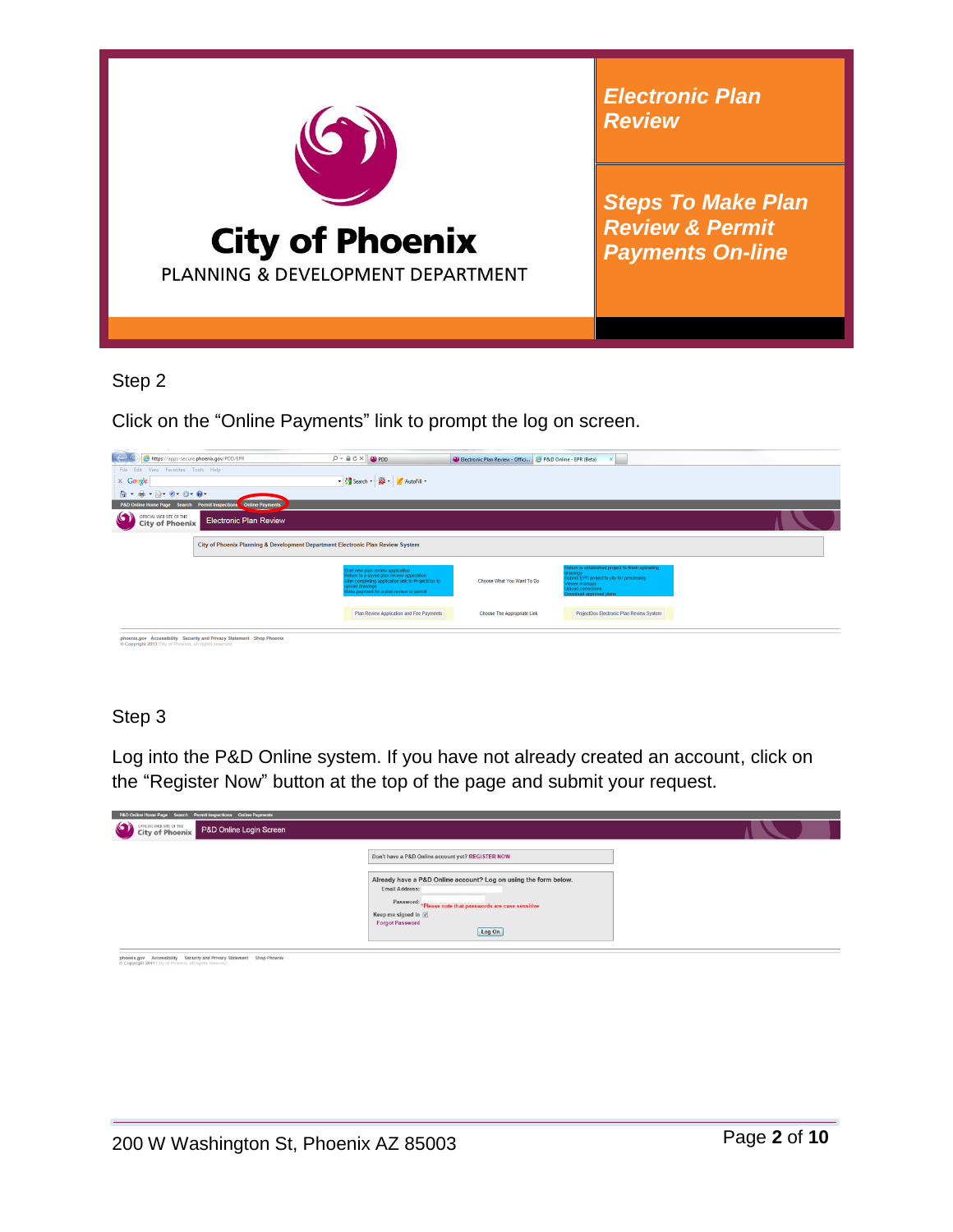

*Steps To Make Plan Review & Permit Payments On-line*

Step 3 Type in the Plan Review or Permit type and number and click "Search". It is recommended you search by the plan review number even if it is a permit you desire to pay for. Below is an example of what you may see. If it is "Expired" or "On hold" you will need to call 602-534-5934 for more information. Click "Add To Cart" next to the desired plan review or permit. "Add To Cart" will change to "Remove From Cart". Click "Proceed to Online Payments Checkout".

| P&D Online Home Page Search                        | Permit Inspections Electronic Plan Review Online Payments                                                                 |                    | Welcome! jason.turnbaugh@phoenix.gov | My Profile Log Off |
|----------------------------------------------------|---------------------------------------------------------------------------------------------------------------------------|--------------------|--------------------------------------|--------------------|
| OFFICIAL WEB SITE OF THE<br><b>City of Phoenix</b> | <b>PDD Online Payments System</b>                                                                                         |                    |                                      | My Cart - (0) Fees |
|                                                    | <b>Plan Review And Permit Fees</b>                                                                                        |                    |                                      |                    |
|                                                    | <b>Enter a Permit Type and Permit Number</b><br>Permit Type:<br>Permit Number:<br><b>SEARCH</b><br><b>CSPR</b><br>1300032 |                    |                                      |                    |
|                                                    | No Fees Were Found for Permit #1300032                                                                                    |                    |                                      |                    |
|                                                    | <b>Associated Fees</b>                                                                                                    |                    |                                      |                    |
|                                                    | The following fees are due for CGD - T559972                                                                              | <b>EXPIRED</b>     |                                      |                    |
|                                                    | <b>Fee Description</b>                                                                                                    | <b>Fee Amount</b>  |                                      |                    |
|                                                    | CIVIL COMM GRADING AND DRAINAGE PERMIT                                                                                    | \$700.00           |                                      |                    |
|                                                    | <b>AS-BUILT REVIEW</b>                                                                                                    | \$150.00           |                                      |                    |
|                                                    |                                                                                                                           | Total: \$850.00    |                                      |                    |
|                                                    | The following fees are due for CCO - T559974                                                                              | <b>Add To Cart</b> |                                      |                    |
|                                                    | <b>Fee Description</b>                                                                                                    | <b>Fee Amount</b>  |                                      |                    |
|                                                    | <b>CIVIL COMM CONCRETE PERMIT</b>                                                                                         | \$440.00           |                                      |                    |
|                                                    | <b>AS-BUILT REVIEW</b>                                                                                                    | \$150.00           |                                      |                    |
|                                                    |                                                                                                                           | Total: \$590.00    |                                      |                    |
|                                                    | The following fees are due for CDF - T559976                                                                              | <b>ON HOLD</b>     |                                      |                    |
|                                                    | <b>Fee Description</b>                                                                                                    | <b>Fee Amount</b>  |                                      |                    |
|                                                    | <b>CIVIL DRAINAGE PERMIT</b>                                                                                              | \$10820.00         |                                      |                    |
|                                                    | <b>AS-BUILT REVIEW</b>                                                                                                    | \$150.00           |                                      |                    |
|                                                    |                                                                                                                           | Total: \$10970.00  |                                      |                    |
|                                                    | Proceed to Online Payments Checkout                                                                                       |                    |                                      |                    |
|                                                    | For Support Contact Planning & Development, Payments & Submittals Section at 602-534-5934                                 |                    |                                      |                    |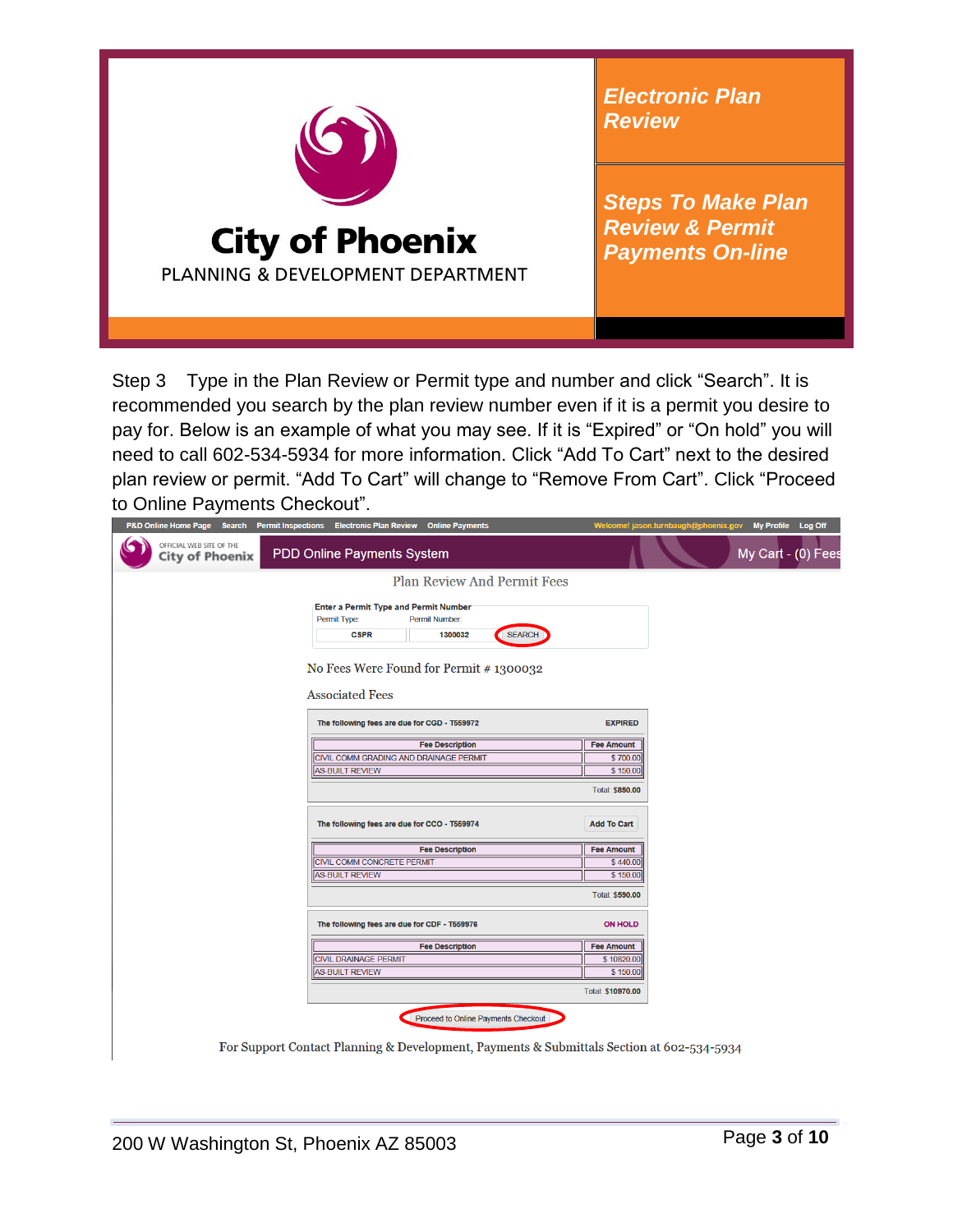

*Steps To Make Plan Review & Permit Payments On-line*

Step 5

Verify the desired items are correct and click "Pay Online with Credit Card"

| <b>P&amp;D Online Home Page</b><br><b>Online Payments</b>                                                                                                                                                                                        | <b>Permit Inspections</b><br><b>Search</b> | <b>Electronic Plan Review</b>     | Welcome! jason.turnbaugh@phoenix.gov | <b>My Profile</b>  | Log Off |  |
|--------------------------------------------------------------------------------------------------------------------------------------------------------------------------------------------------------------------------------------------------|--------------------------------------------|-----------------------------------|--------------------------------------|--------------------|---------|--|
| OFFICIAL WEB SITE OF THE<br><b>City of Phoenix</b>                                                                                                                                                                                               |                                            | <b>PDD Online Payments System</b> |                                      | My Cart - (1) Fees |         |  |
| Plan Review / Permit Fees In Your Shopping Cart<br>To meet new credit card security requirements, the "Billing Information" address on<br>the next screen must now match the credit card billing address or the transaction will<br>be declined. |                                            |                                   |                                      |                    |         |  |
| <b>Permit Type</b>                                                                                                                                                                                                                               | Permit#                                    | <b>Fee Description</b>            |                                      | <b>Fee Amount</b>  |         |  |
| <b>BLD</b>                                                                                                                                                                                                                                       | T617708                                    | <b>COMMERCIAL PERMIT FEE</b>      |                                      | \$150.00<br>Remove |         |  |
|                                                                                                                                                                                                                                                  |                                            |                                   |                                      | Total: \$ 150.00   |         |  |

Pay Online with Credit Card Return To EPR Payment Search

For Support Contact Planning & Development, Payments & Submittals Section at 602-534-5934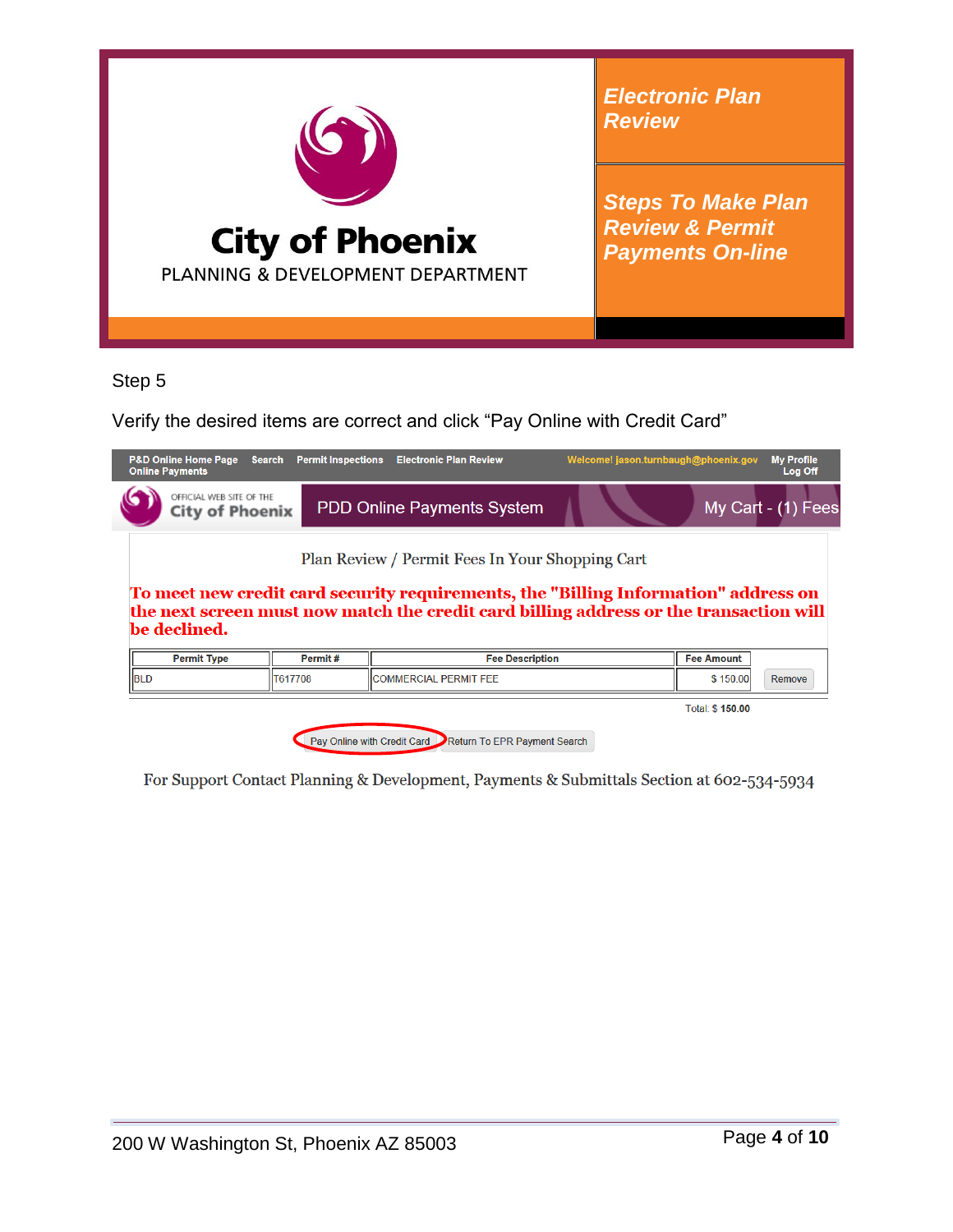

*Steps To Make Plan Review & Permit Payments On-line*

Step 6

Complete all required fields. The Billing Information will auto populate using your user profile information. The billing address below must match the billing address associated with the credit card or the transaction will be declined. Click "Next".

| <b>Billing</b>             | Payment             | Review              | Receipt             |
|----------------------------|---------------------|---------------------|---------------------|
| <b>Billing Information</b> |                     | <b>Your Order</b>   | <b>Cancel Order</b> |
| First Name*                | * Required field    | <b>Total amount</b> | \$300.00            |
| Last Name *                |                     |                     |                     |
| <b>Company Name</b>        |                     |                     |                     |
| Address *                  |                     |                     |                     |
| City $*$                   |                     |                     |                     |
| Country *                  | $\vert \cdot \vert$ |                     |                     |
| <b>State/Province</b>      |                     |                     |                     |
| Zip/Postal Code*           |                     |                     |                     |
| <b>Phone Number</b>        |                     |                     |                     |
| Email *                    |                     |                     |                     |

200 W Washington St, Phoenix AZ 85003 Page **5** of **10**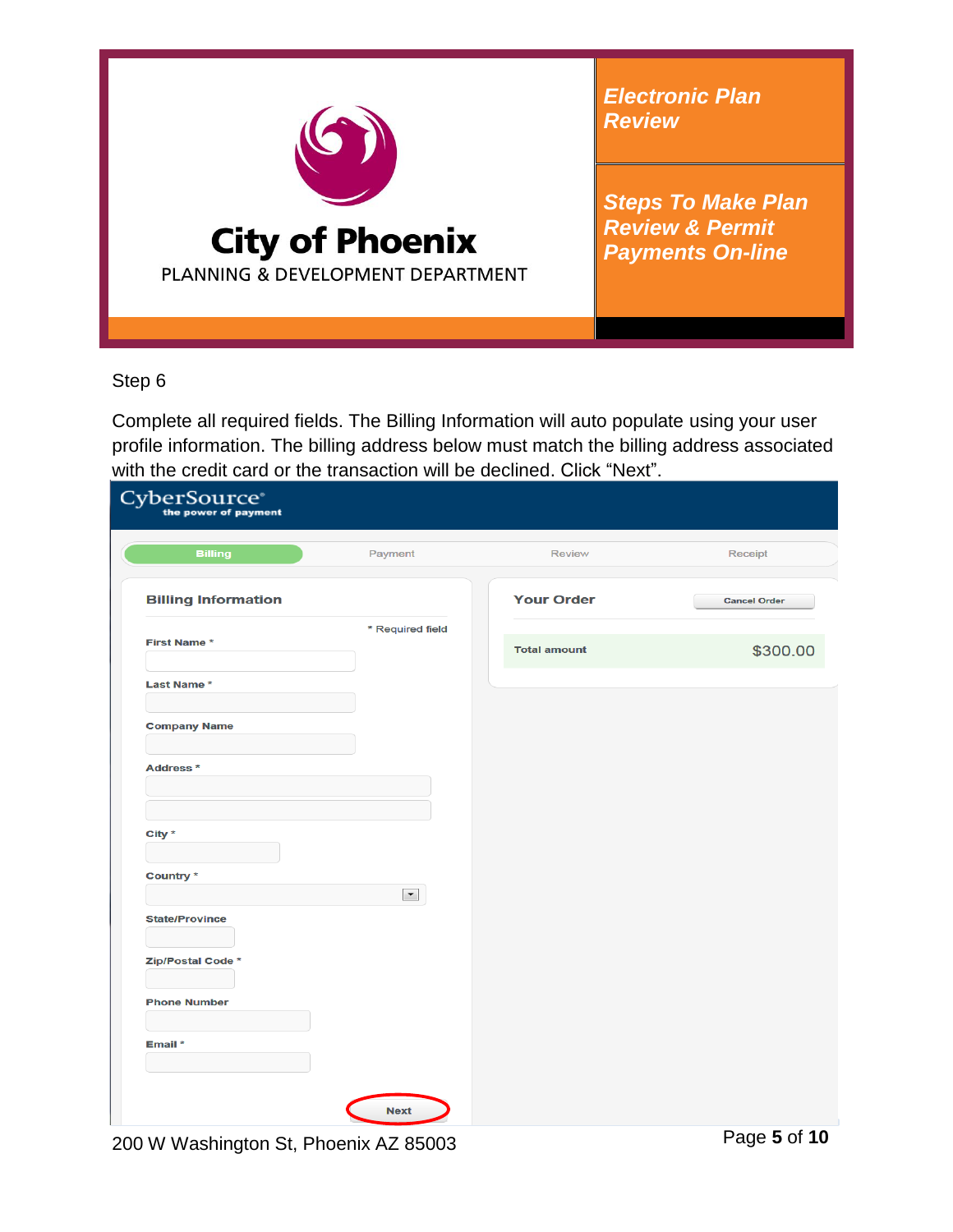

*Steps To Make Plan Review & Permit Payments On-line*

Step 7

Select credit card type. Enter card number and expiration date, click "Next".

|                               | CyberSource®<br>the power of payment                    |                                                                                                       |                     |                     |
|-------------------------------|---------------------------------------------------------|-------------------------------------------------------------------------------------------------------|---------------------|---------------------|
|                               | <b>Billing</b>                                          | <b>Payment</b>                                                                                        | <b>Review</b>       | Receipt             |
|                               | <b>Payment Details</b>                                  | $\mathbf{r}$                                                                                          | <b>Your Order</b>   | <b>Cancel Order</b> |
| Card Type *<br>C<br>$\bigcap$ | <b>VISA</b> Visa<br>WERKAN<br>EXPRESS<br>Amex           | * Required field<br><b>MasterCard</b><br>$\bigcap$<br><b>Discover</b><br><b>DISCOVER</b><br>$\subset$ | <b>Total amount</b> | \$300.00            |
|                               | <b>Card Number*</b>                                     |                                                                                                       | $\mathcal{L}$       |                     |
| 01                            | <b>Expiration Date*</b><br>2014<br>$\blacktriangledown$ | $\blacktriangledown$                                                                                  |                     |                     |
|                               | <b>Back</b>                                             | <b>Next</b>                                                                                           |                     |                     |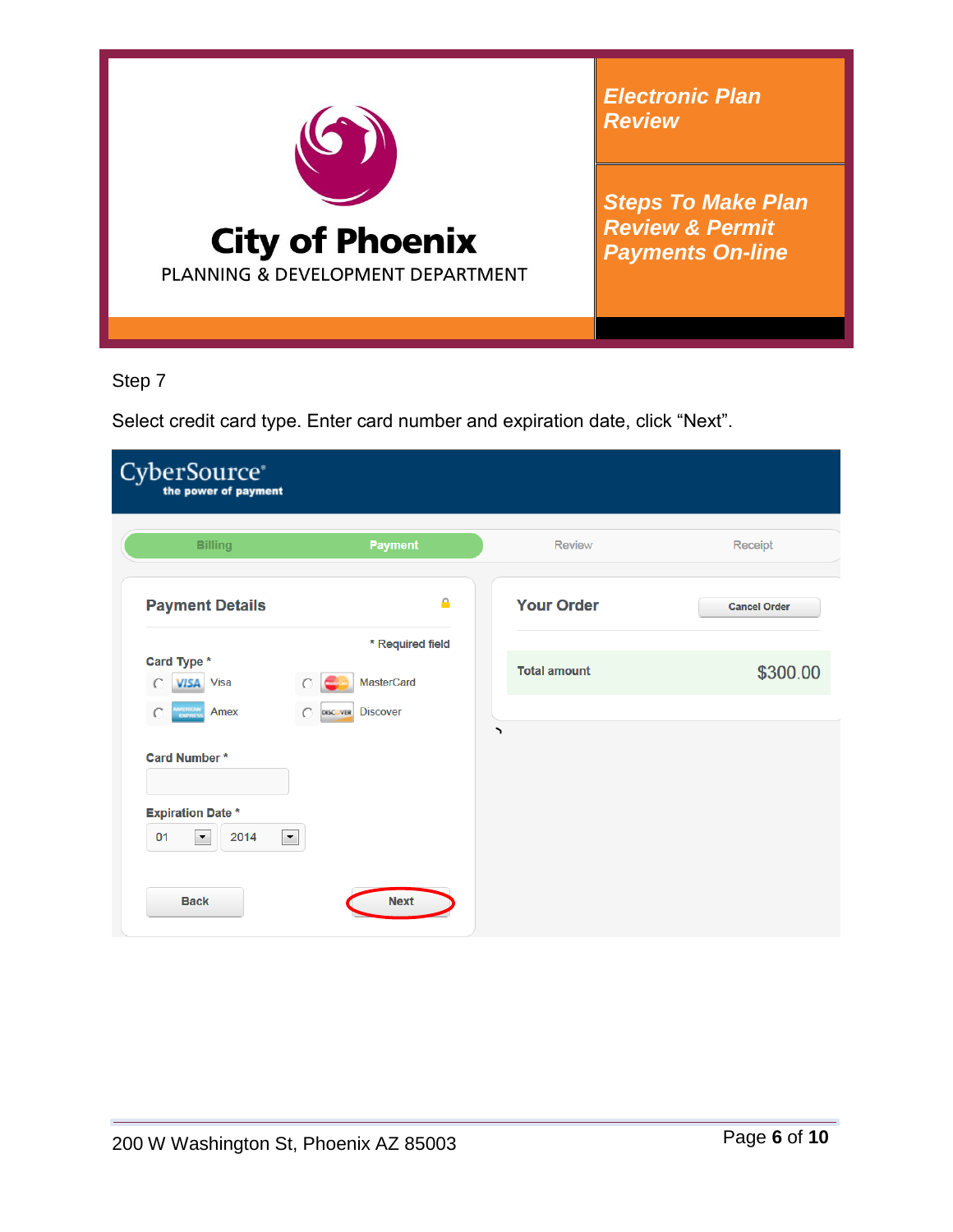

*Steps To Make Plan Review & Permit Payments On-line*

Step 8

# Review all information and click "Pay"

| CyberSource®<br>the power of payment          |                     |                     |                     |  |  |  |
|-----------------------------------------------|---------------------|---------------------|---------------------|--|--|--|
| <b>Billing</b>                                | <b>Payment</b>      | <b>Review</b>       | Receipt             |  |  |  |
|                                               |                     |                     |                     |  |  |  |
| <b>Review your Order</b>                      |                     |                     |                     |  |  |  |
| <b>Billing Address</b>                        | <b>Edit Address</b> |                     |                     |  |  |  |
| Jason Turnbaugh                               |                     |                     |                     |  |  |  |
| <b>City Of Phoenix</b><br>200 W Washington St |                     |                     |                     |  |  |  |
| Phoenix<br>Arizona                            |                     |                     |                     |  |  |  |
| 85003                                         |                     |                     |                     |  |  |  |
| <b>United States of America</b>               |                     |                     |                     |  |  |  |
| <b>Payment Details</b>                        | <b>Edit Details</b> | <b>Your Order</b>   | <b>Cancel Order</b> |  |  |  |
| <b>Card Type</b>                              | Visa                | <b>Total amount</b> | \$300.00            |  |  |  |
| <b>Card Number</b>                            | xxxxxxxxxxx1111     |                     |                     |  |  |  |
| <b>Expiration Date</b>                        | 01-2016             |                     |                     |  |  |  |
|                                               |                     |                     |                     |  |  |  |
| <b>Back</b>                                   |                     |                     | Pay                 |  |  |  |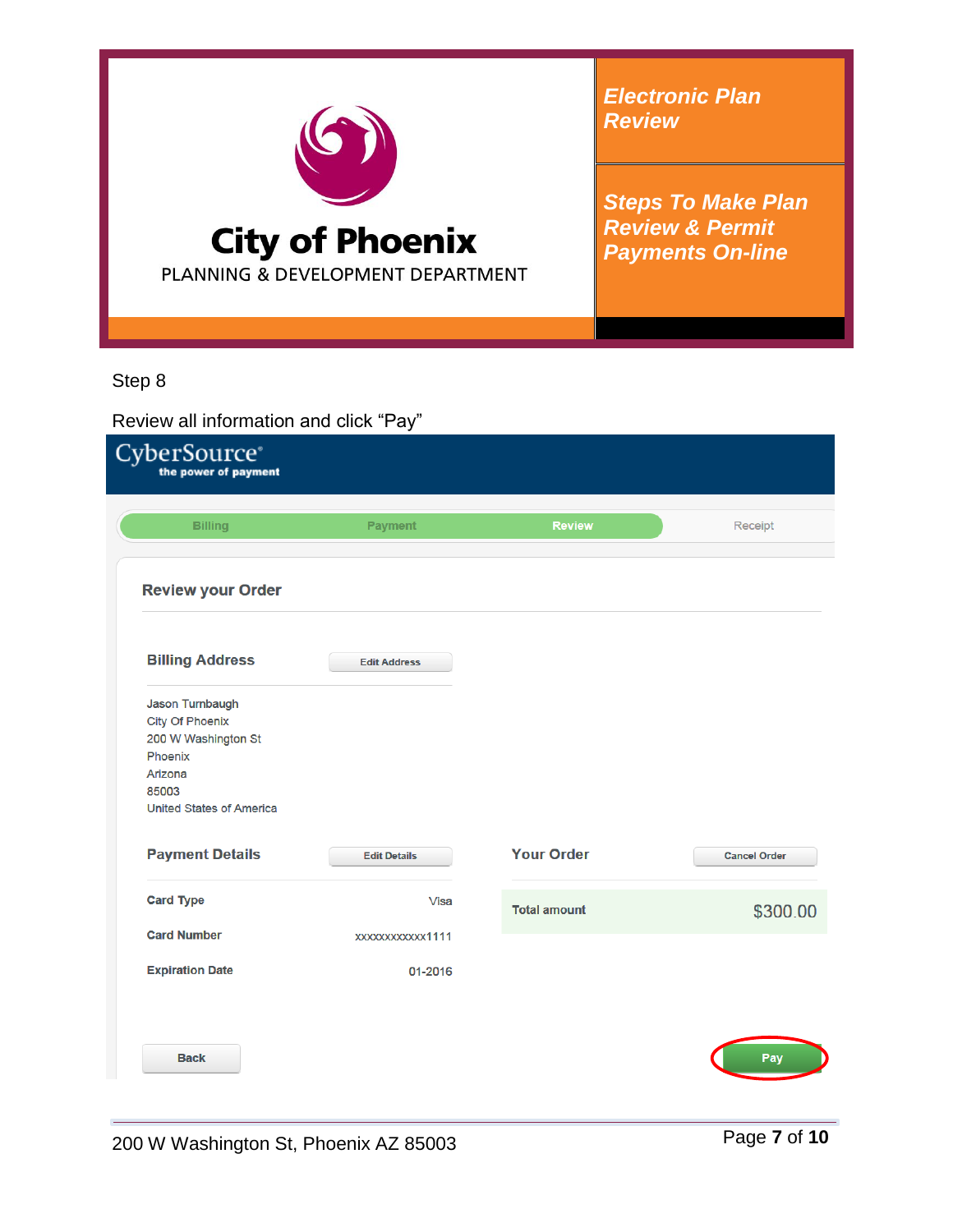

*Steps To Make Plan Review & Permit Payments On-line*

Payment Process is Complete

You can click on "Receipt: xxxx" to view and print the receipt. If a construction permit has been paid for you will also get the "Print Permit" option to view and print the permit.

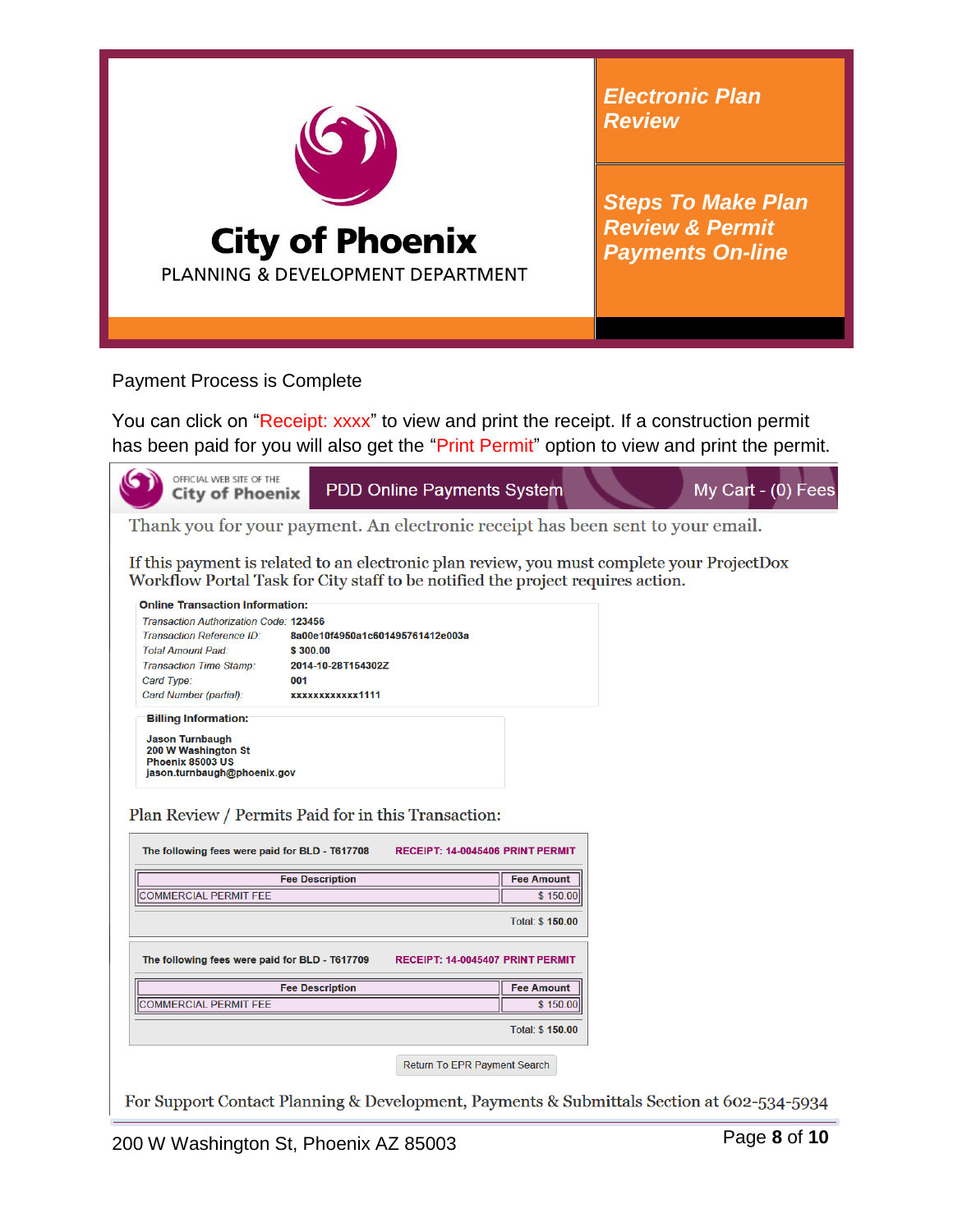

*Steps To Make Plan Review & Permit Payments On-line*

You will also receive two emails for your records like the ones below. The first email below is from the payment processing company, CyberSource.

 $\mathbf{x}$ 

# **Receipt of Payment**

**Online Transaction Information: Transaction Authorization Code: Total Amount Paid: Transaction Time Stamp:** Card Type: Card Number (partial): **Billing Information:** 

123456  $$300.00$ 2014-10-28T154302Z 001 xxxxxxxxxxx1111

**Jason Turnbaugh** 

200 W Washington St Phoenix, AZ, 85003 **US** 

#### **Transaction Items:**

| Item $#$ | Description                    | <b>Payment Amt</b> |  |
|----------|--------------------------------|--------------------|--|
|          | IT617708-COMMERCIAL PERMIT FEE | 150                |  |
|          | T617709-COMMERCIAL PERMIT FEE  | 150                |  |

#### Thank You For Your Payment. Transaction Reference ID: 8a00e10f4950a1c601495761412e003a

Disclaimer: Please do not respond to this automated message via email. This message contains confidential information and is intended only for Jason Turnbaugh.